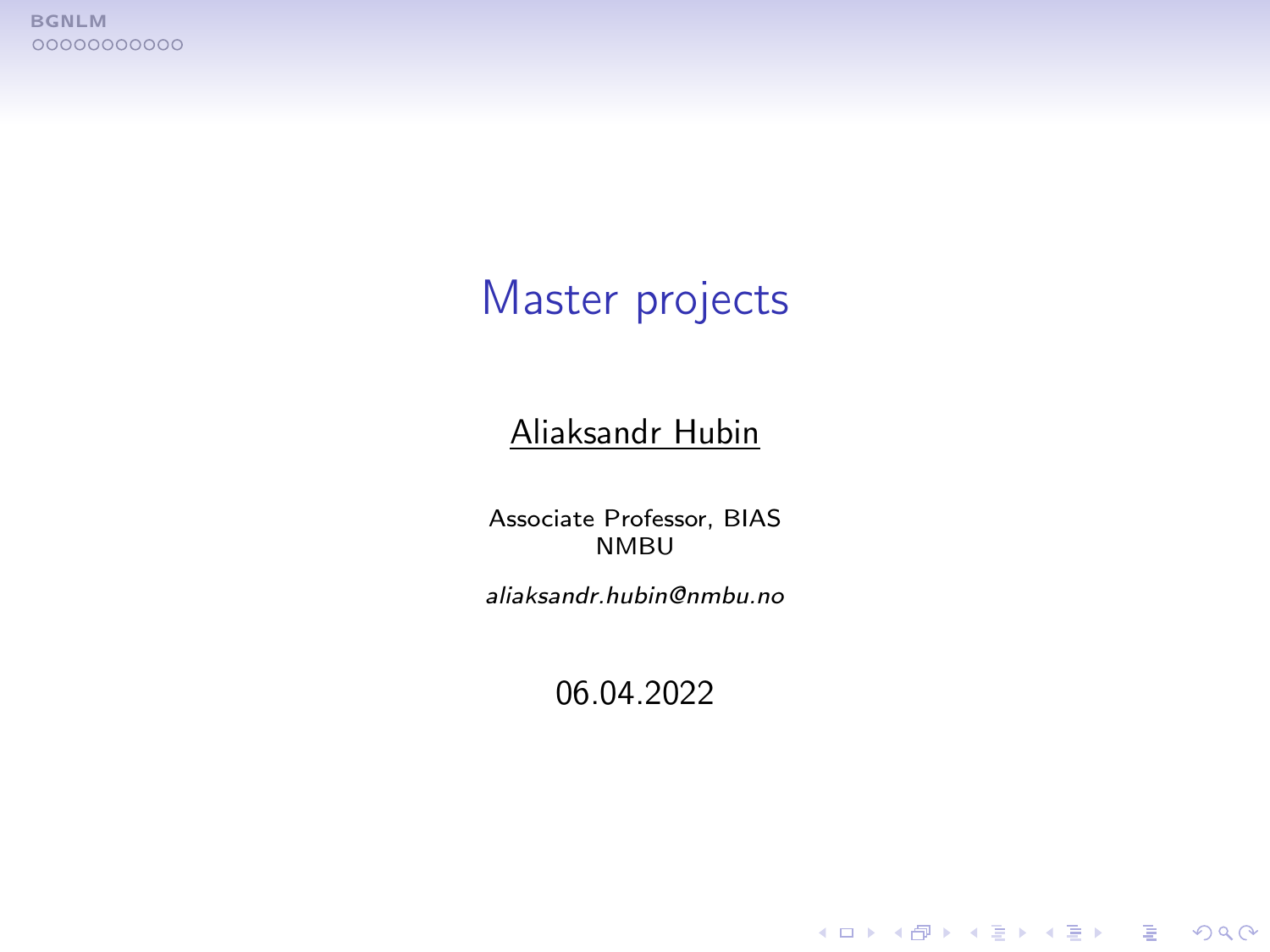# <span id="page-1-0"></span>Bayesian Generalized Nonlinear Model (JAIR 2021) [3]

Sample of observations  $i = 1, \ldots, n$ 

- $Y_i$  ... response data;
- $\mathbf{x}_i = (x_{i1}, \ldots, x_{ip}) \ldots p$ -dimensional vector of input covariates.

### Specification of the model

From input variables a huge (but finite) number of features can be generated:  $F_i(\mathbf{x}_i)$ ,  $i = 1, ..., q$  (consider ordering w.r.t. complexity) The model is then specified as GLM:

$$
Y_i|\mu_i, \phi \sim f(y|\mu_i, \phi), i = 1, ..., n; \tag{1}
$$

$$
h(\mu_i) = \beta_0 + \sum_{j=1}^q \gamma_j \beta_j F_j(\mathbf{x}_i, \alpha_j).
$$
 (2)

- f( $\cdot|\mu, \phi$ ) density from exponential family with mean  $\mu_i$  and dispersion parameter  $\phi$ ;
- h link function;
- $\beta_i \in \mathbb{R}$  regression coefficients of *j*-th feature;
- $\gamma_j \in \{0,1\}$  indicator variable for *j*-th feat[ure](#page-0-0).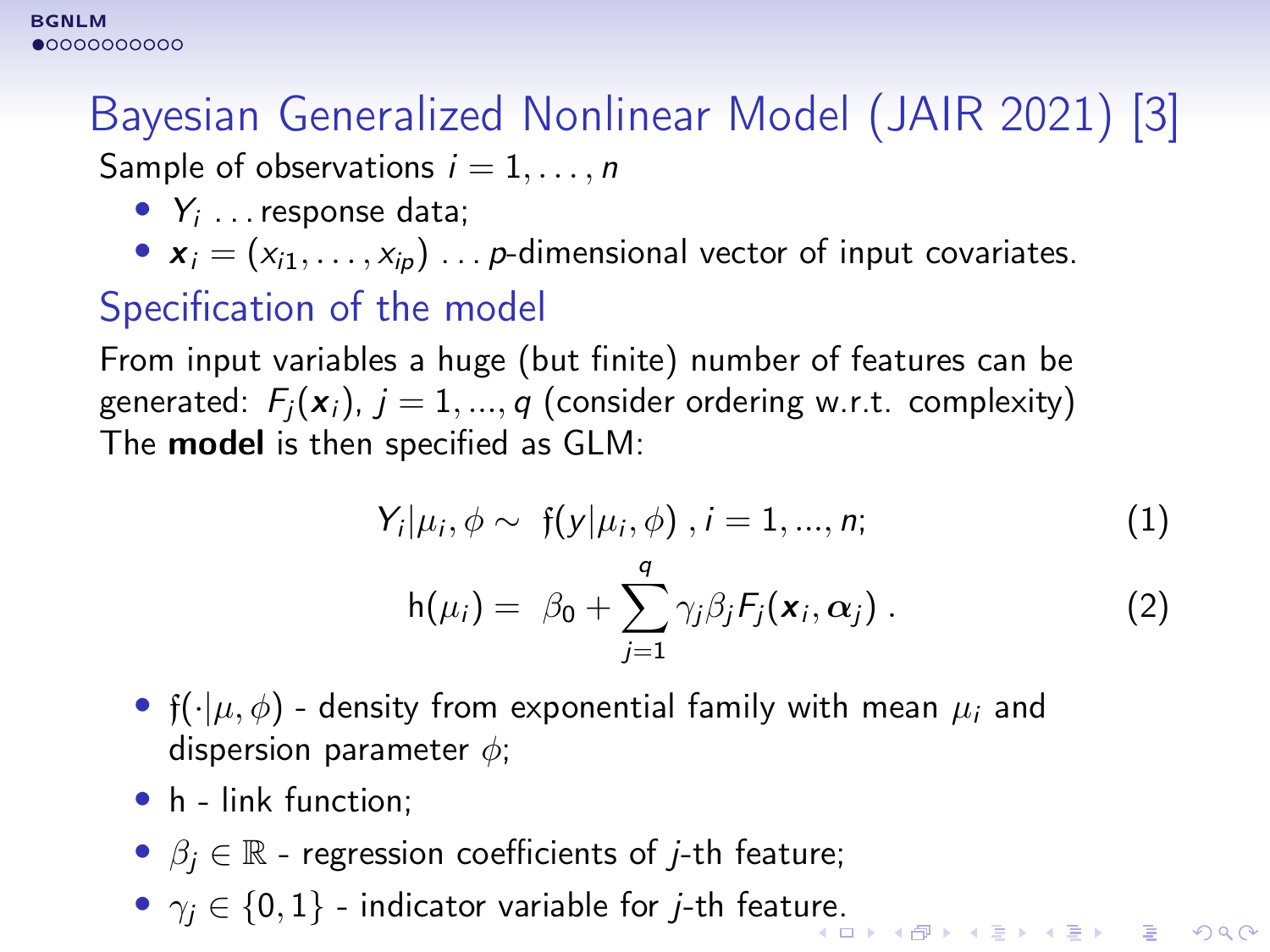# Hierarchy of the features

A feature  $F_i(\mathbf{x}, \alpha_i), j \in \{p+1, ..., q\}$  can be constructed recursively through:

$$
F_j(\mathbf{x}, \alpha_j) = v(\alpha_j^T F_{1:j-1}(\mathbf{x}))
$$

 $v \in \mathcal{G}$  is one of the allowed basic function from set  $\mathcal{G}$ .

#### Types and meaning of functions in  $G$

- Neural Networks:  $logit(x)$ ,  $tanh(x)$ , erf(x), ReLU(x);
- Polynomials:  $F_k(\mathbf{x}) * F_l(\mathbf{x}) = \exp(\log(F_k(\mathbf{x})) + \log(F_l(\mathbf{x})))$ ;

**KORKA BRADE KORA** 

- CART:  $I(x > 1)$ ;
- MARS: max $\{0, x t\}$  and max $\{0, t x\}$ ;
- Fractional polynomials:  $x^{\frac{1}{a}} = \exp(b \log(x))$ ,  $b = \frac{1}{a}$ ;
- Logical AND, OR and NOT:  $L_k \wedge L_l = L_k * L_l$ ,  $L_k \vee L_l = L_k + L_l - L_k * L_l$ , and  $\overline{L}_k = 1 - L_k$ .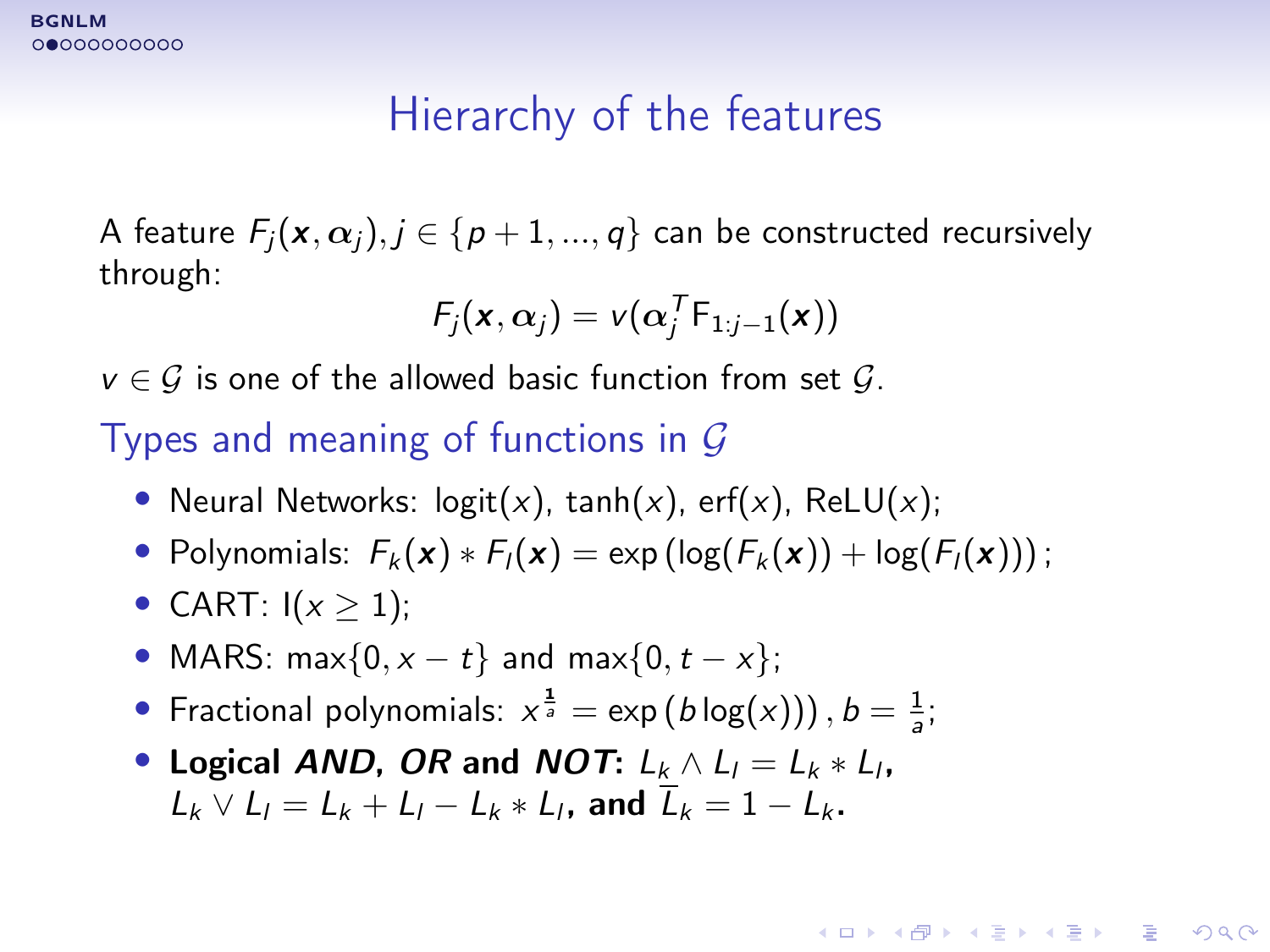# Examples on Inference [3]

**Dataset:**  $n = 223$  exoplanets. We want to recover 2 basic physical laws. Input variables include: TypeFlag, RadiusJpt, PeriodDays, PlanetaryMassJpt, Eccentricity, HostStarMassSlrMass, HostStarRadiusSlrRad, HostStarMetallicity, HostStarTempK, PlanetaryDensJpt denoted as  $x_1-x_{10}$ .

Planetary mass

$$
m_p \approx K_1 R_p^3 \times \rho_p.
$$

Planetary mass  $m_p$  is proportional to cube of radius  $R_p$  times the density of the planet  $\rho_p$ 

#### Kepler's third law

The square of the orbital period  $P$  of a planet is directly proportional to the cube of the semi-major axis a of its orbit:

$$
a \approx K_2 \left( P^2 M_h \right)^{\frac{1}{3}}.
$$

**KORKA SERKER ORA**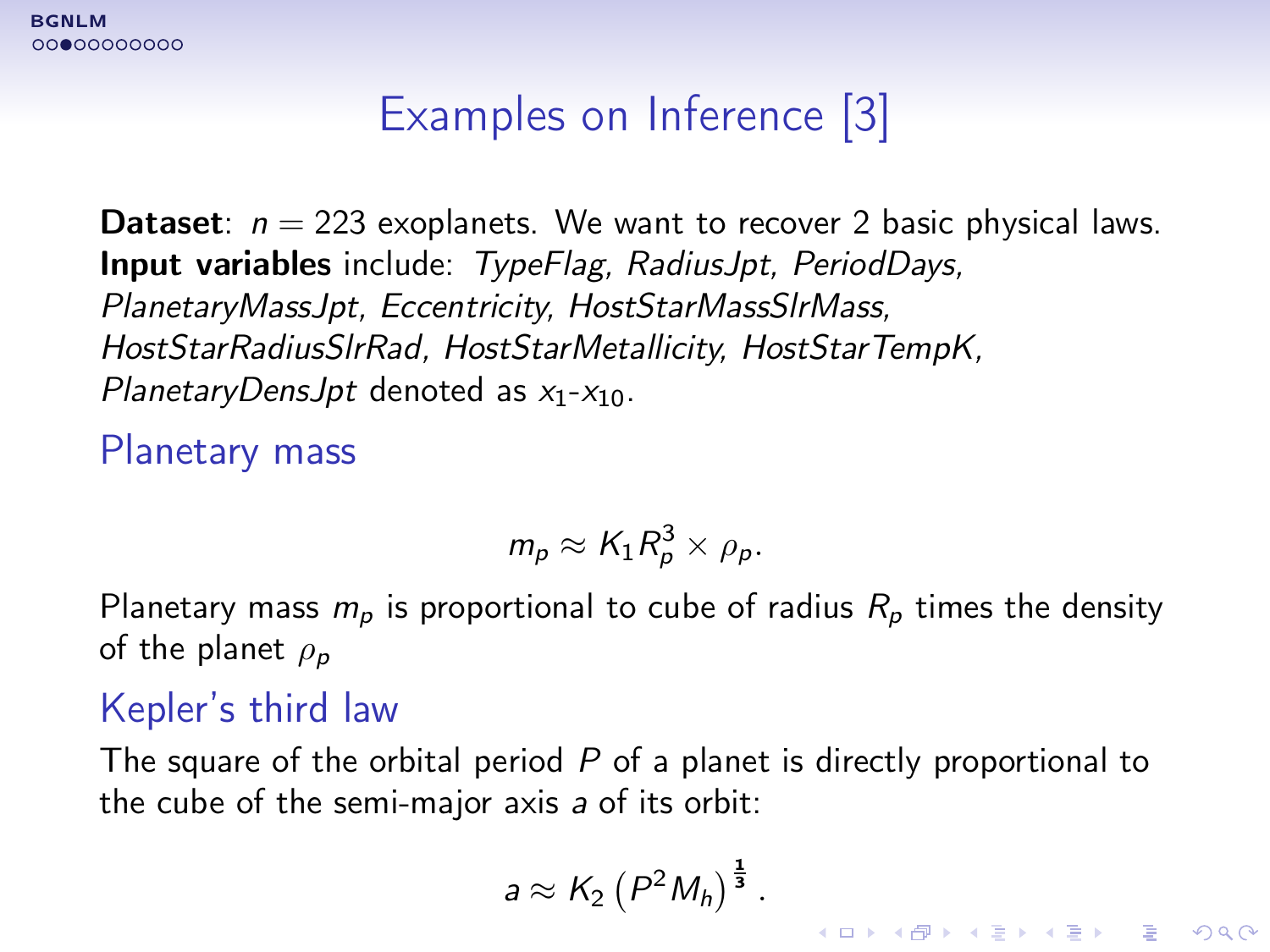# Examples on Prediction [3]

#### Three binary classification tasks

- Asteroids data: Mean anomaly, Inclination, Argument of perihelion, Longitude of the ascending node, Rms residual, Semi major axis, Eccentricity, Mean motion, Absolute magnitude;
- Breast cancer data: Radius, texture, perimeter, area, smoothness, compactness, concavity, concave points, symmetry, fractal dimension;
- Spam emails: 58 characteristics, including 57 continuous and 1 nominal variable, where most of these are concerned with the frequency of particular words or characters. 3 provide different measurements on the sequence length of consecutive capital letters.

#### Regression task

• Abalone age prediction: sex, length, diameter, height, whole weight, shucked weight, viscera weight and shell weight.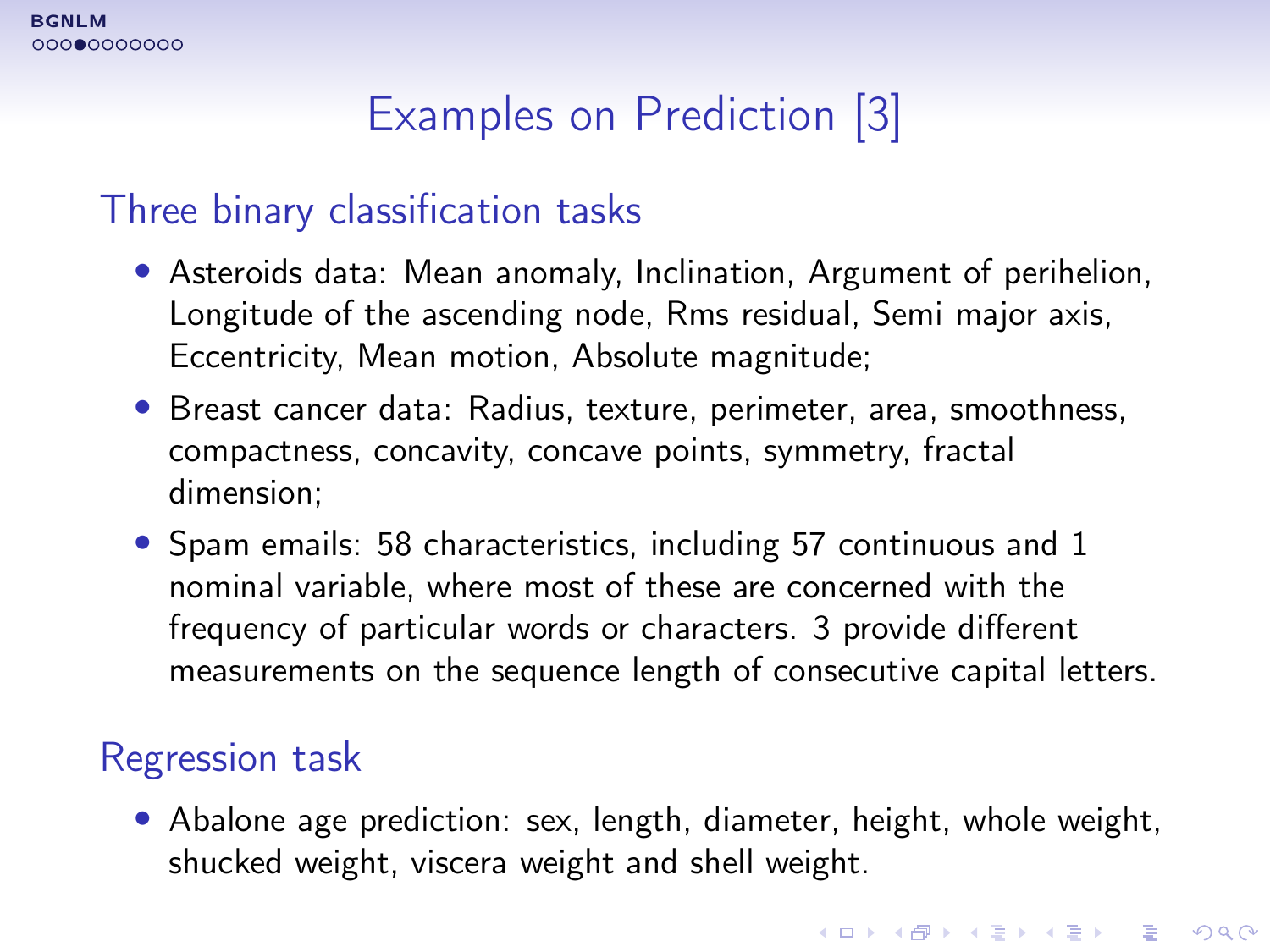# Open questions for master theses (BGNLM)

#### Scalability within the populations:

- Try variational inference within the populations;
- Further develop subsampling in MCMC.

#### Study in detail particular model sub-classes:

- Study fractional polynomials as a special case;
- Study logical causal inference through logic regression.

#### Other topics:

- Model selection in Bayesian neural networks and VAE;
- Developing neural networks with latent Gaussian fields;
- Weak supervision in NLP (SKWEAK);
- Fraud detection in Bank transactions (with DNB and NR);
- Python library for BGNLM (R library with  $C++$  blocks today).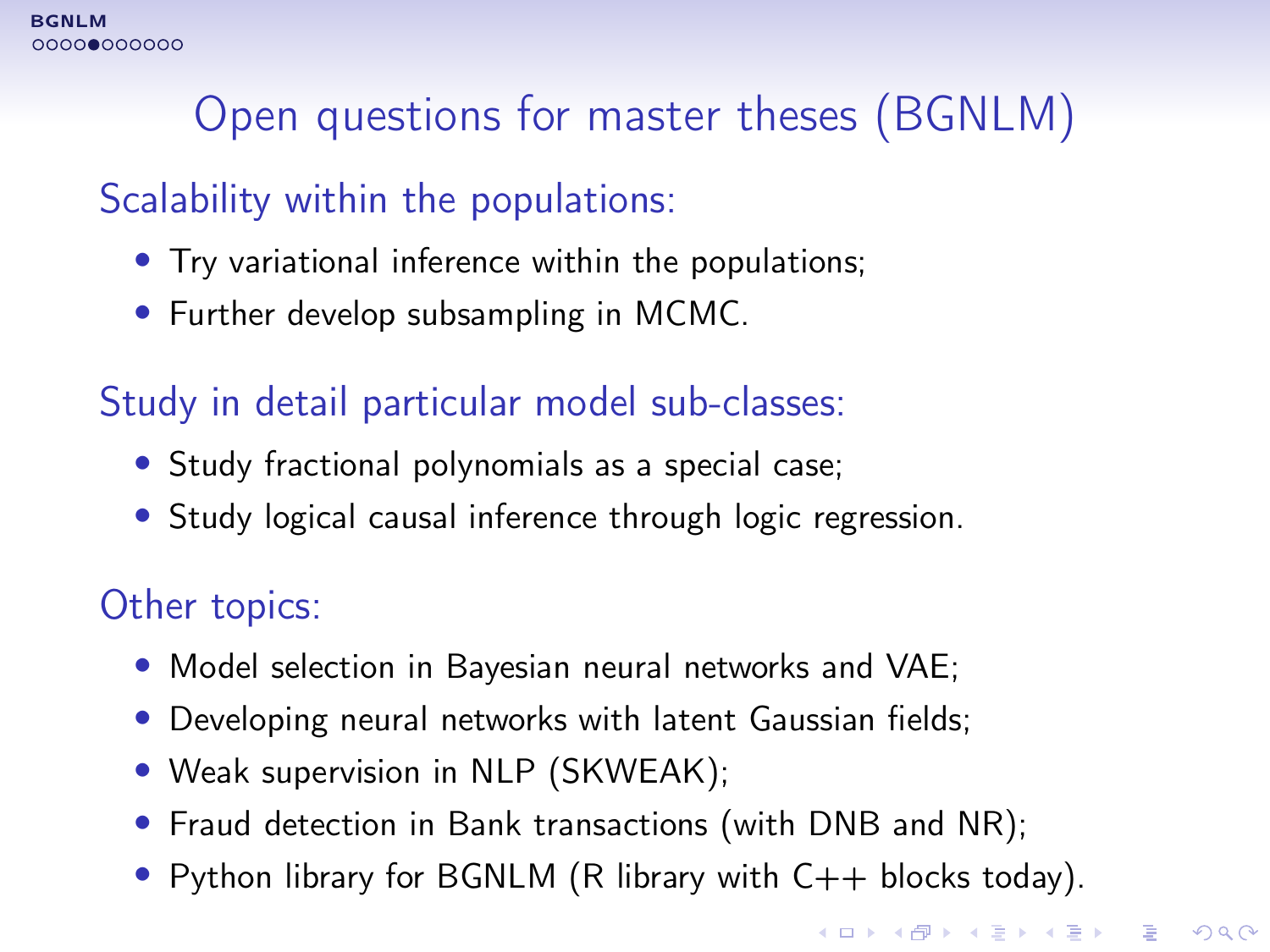# Inference and predictions with Fractional Polynomials

Fractional polynomials is a popular class of statistical models that creates an alternative to regular polynomials and allow flexible parameterization of continuous variables. There exist several implementation of fractional polynomials in the literature. The aim of this project would be to prepare and carry out a simulation study, where the ability of the approaches to recover the correct polynomials will be studied. The focus will be on BGNLM and EMJMCMC or GMJMCMC packages here and fractional polynomials will be addressed as a specific case. Also, comparisons of predictive performance of the studied approaches on real data sets will be performed. The project might also require careful specification of the priors for the problem at hand.

4 0 > 4 4 + 4 = > 4 = > = + + 0 4 0 +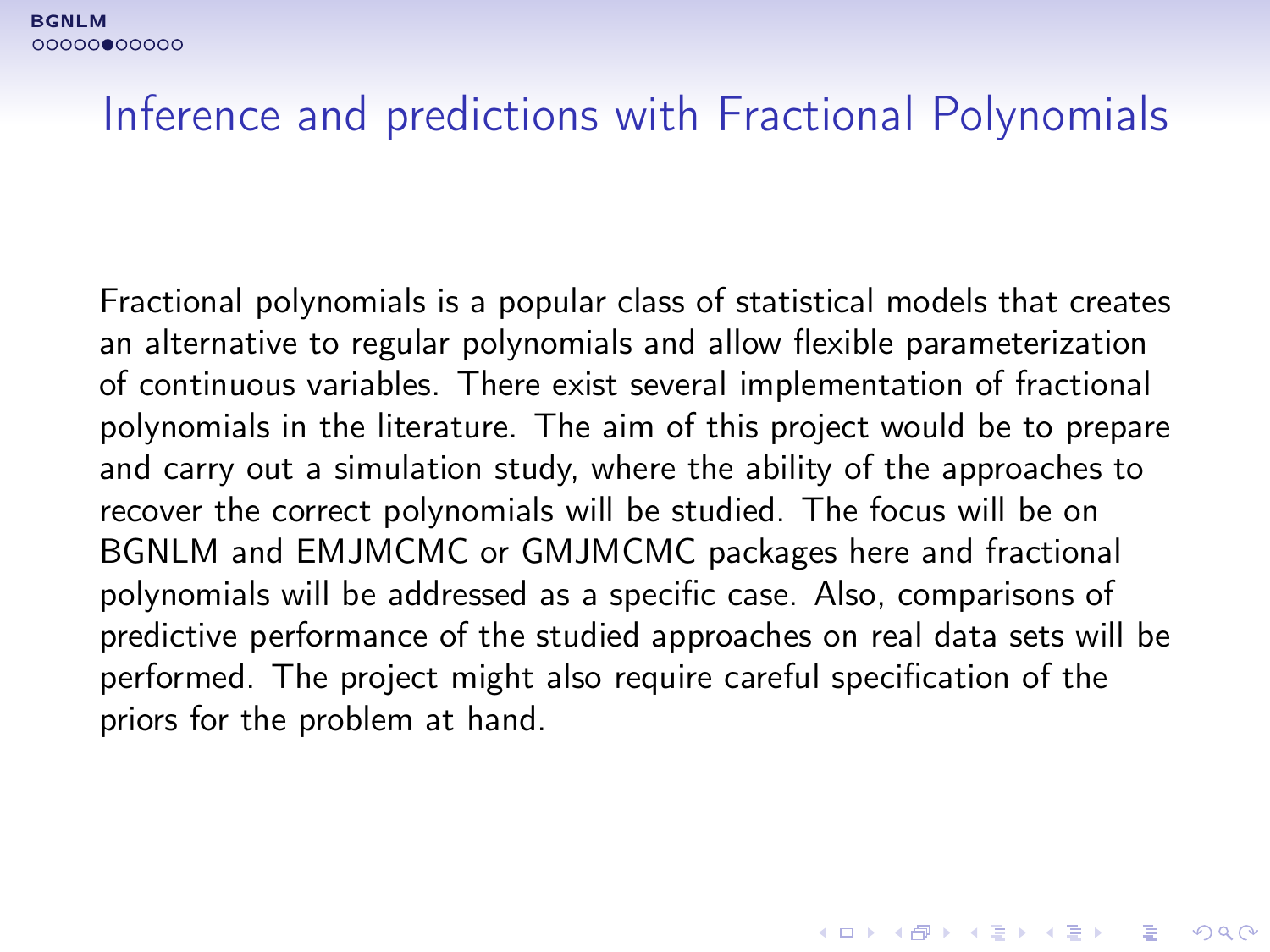[BGNLM](#page-1-0) 00000000000

#### Logical causalities by Bayesian logic regression

Michael Baumgartner and Christoph Falk from the University of Bergen recently published a paper entitled Configurational causal modeling and logic regression [5]. In this paper, they show that logic regression model can be used to recover causal structures featuring conjunctural causation and equifinality.The aim of this master project, thus, would be to check if a Bayesian version of logic regression can perform the task better than the frequentist version that is used in [5]. The project will involve carefully reading through the paper by Baumgartner and Falk, understanding the problem and repeating their simulation study (their code and data are available) with a version of Bayesian logic regression implemented in EMJMCMC or GMJMCMC packages or in LogicReg package. Also real data analysis will be provided. The project might also require careful specification of the priors for the problem at hand.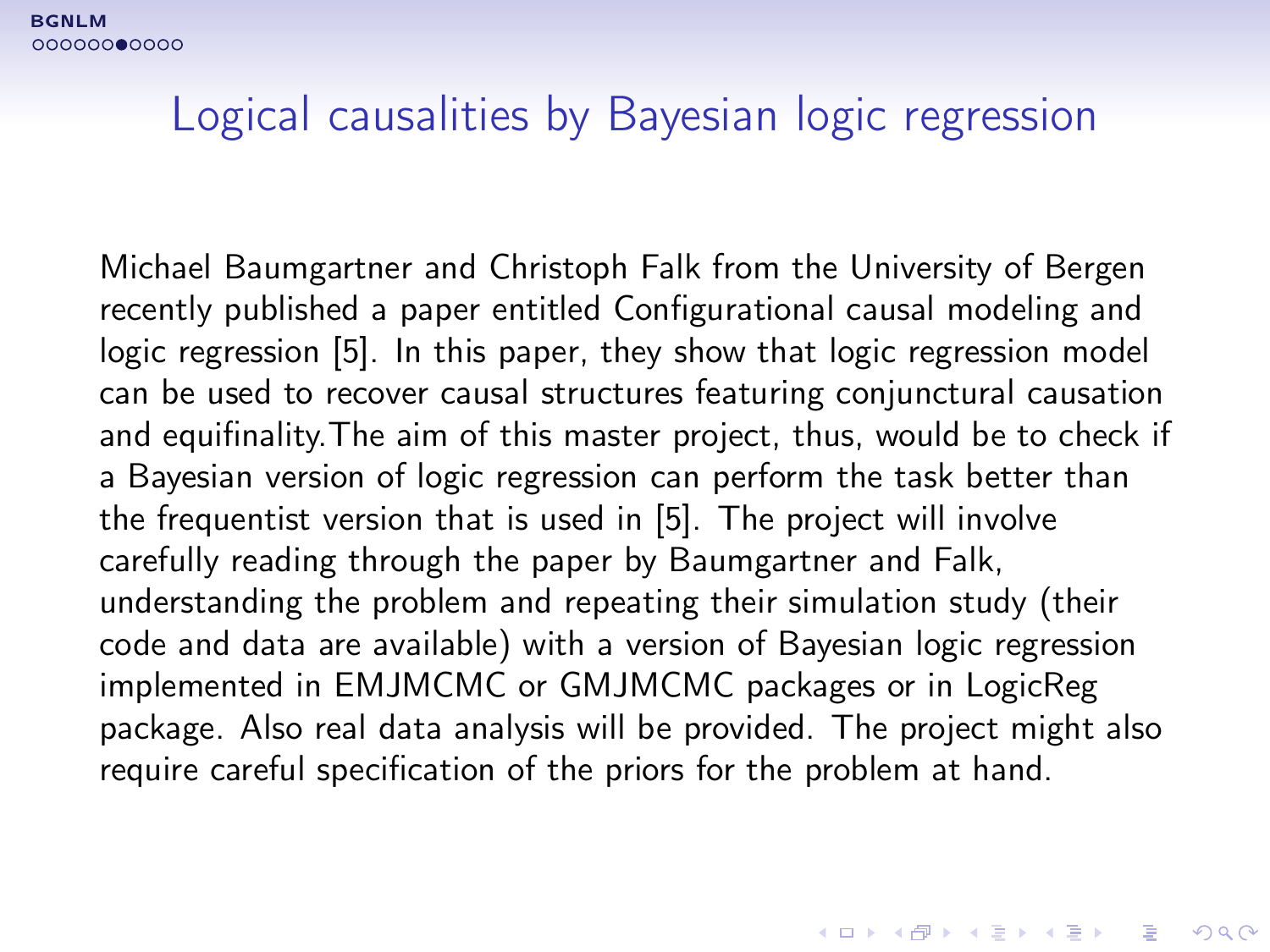# Deep learning with latent Gaussian spatio-temporal structures

Random effects combined with more modern machine learning approaches [3], in which case more flexible functions functions are allowed, has been less explored. In this project, we will develop a class of neural networks with latent Gaussian fields models and perform experiments with such models on a relative large data set of lamb weights, a total of 1358139 observations from 182 municipalities in Norway, with some covariates that are on individual level (e.g. age, age of mother) while others are on regional level (e.g. elevation). Other relevant data sets with spatio-temporal structure like a data set of forest fires in the Nordics may be considered instead or in addition.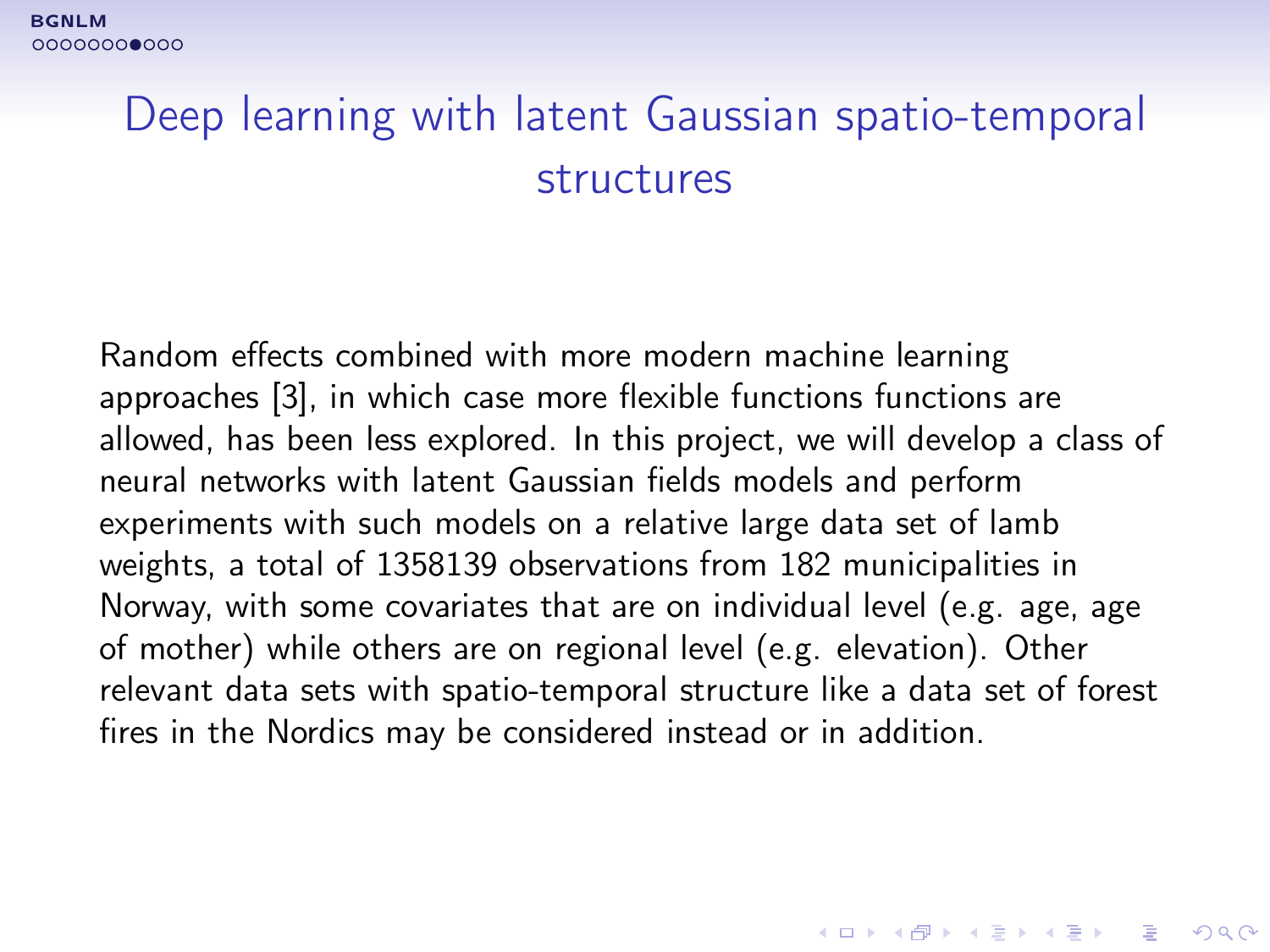# Weak supervision in NLP (SKWEAK)

In [6,7] we developed a SKWEAK library for weak supervision in NLP. Currently, it is based on a hidden Markov model with the latent states corresponding to the true NER classes, whilst the observed processes are vectors of multinomials giving classes produced by the pre-trained (on other domains) labelling functions. We then run EM inference and use the sequence of most probable latent states as the "true" underlying classes for our NER on a new domain. In the project, we can implement and test adding other sources of signal to the model (raw emdeddings) and/or perform model selection on the components of the embeddings and labelling functions.

4 0 > 4 4 + 4 = > 4 = > = + + 0 4 0 +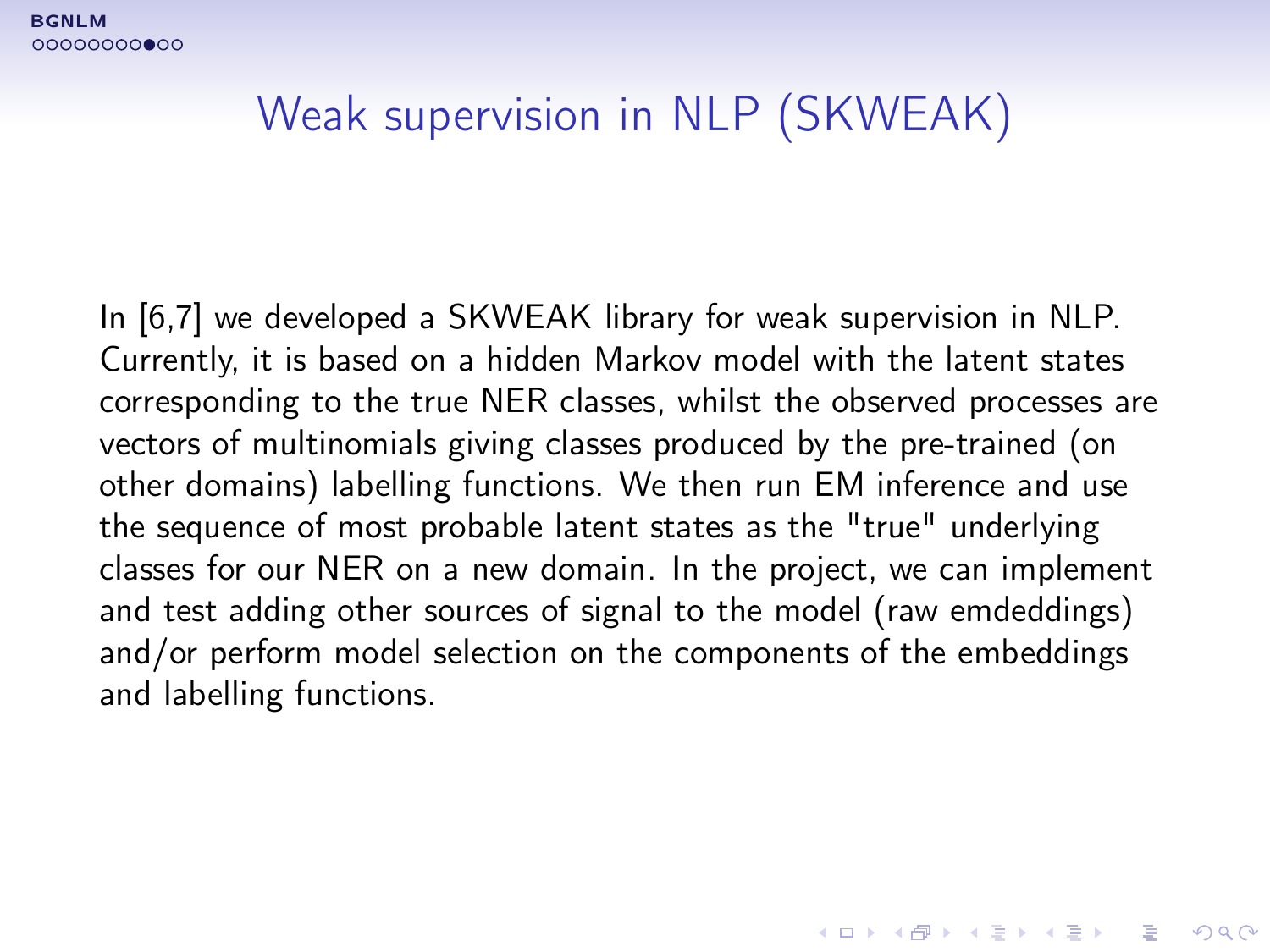# Fraud detection in Bank transactions (with NR and DNB)

Every time period we observe 0 or more transactions between all pairs of customers in a bank. In this thesis, one would apply variational inference to learn the commuting parties across all periods and conditional on that distributions of the transactions sizes between the commuting parties in each period. Then, blocks of parties with significantly different patterns of transactions in different periods will be identified using posterior probabilities of the sizes of transactions with commuting counter-parties. The implementation will be in either torch library in R or in Pytorch.

**K ロ ▶ K 個 ▶ K 할 ▶ K 할 ▶ 이 할 수 있어요**